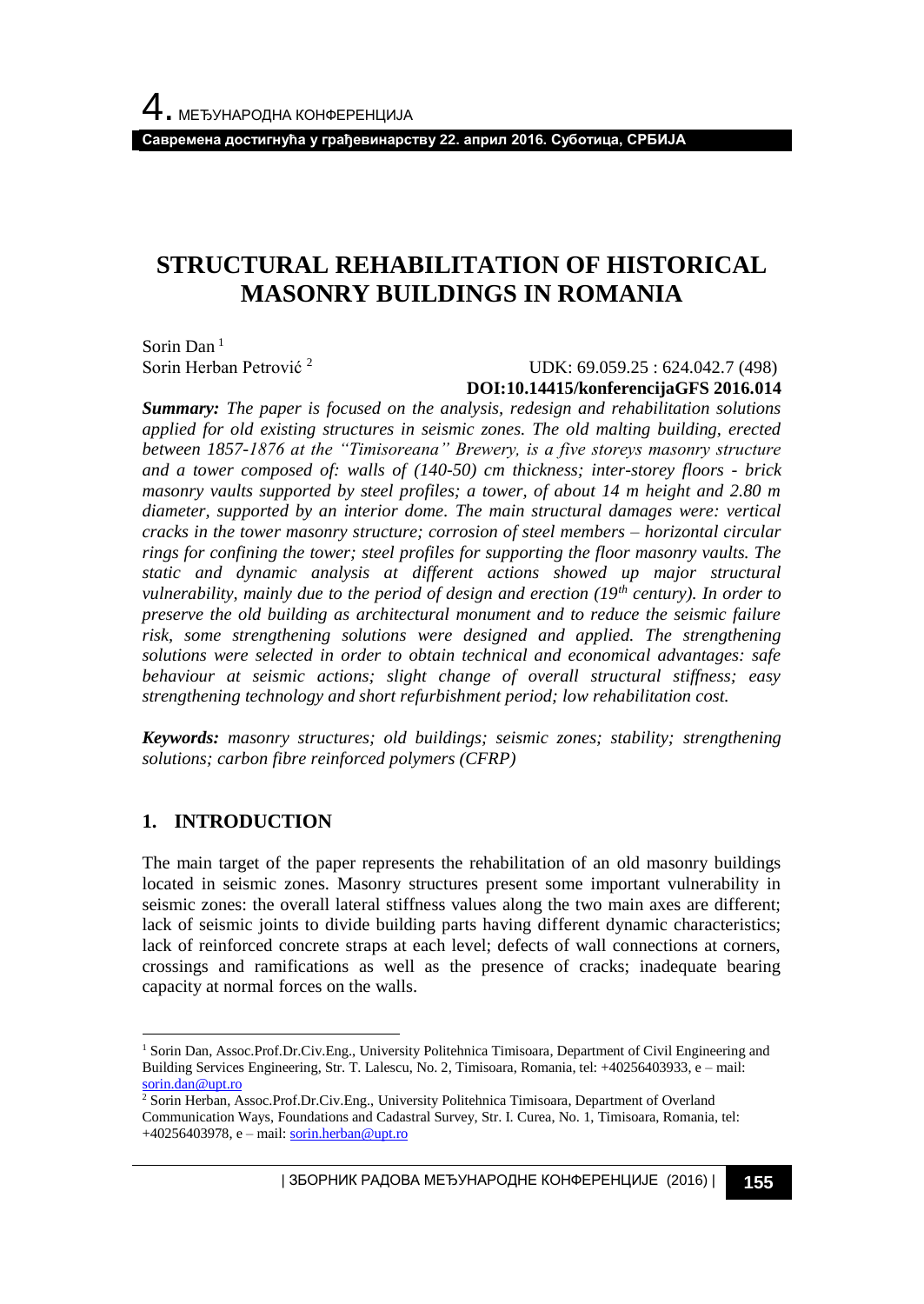

#### **Contemporary achievements in civil engineering 22. April 2016. Subotica, SERBIA**

On the other hand, structural weakness is characterised by various irregularities and discontinuities or by general structural vulnerabilities: irregular distribution of stiffness at lateral displacements; strength discontinuities; mass irregularities; vertical load discontinuities.

Existing masonry structures without reinforcement may be strengthened by different classic and/or modern technologies: erection of RC cores at appropriate distance combined with straps at each level; masonry jacketing with reinforced concrete; masonry confinement with steel profiles; masonry coating with CFRP systems; interlocking of masonry walls at corners, crossing and ramifications with RC elements and/or some steel profiles; adding new inner walls and/or some outside abutments.

## **2. REHABILITATION OF A TOWER STRUCTURE**

The old malting building, erected between 1857-1876 at the "Timisoreana" Brewery, is a five storeys masonry structure and a tower (*Figure 1*) composed of:

- walls of (140-50) cm thickness;
- inter-storey floors brick masonry vaults supported by steel profiles;
- a tower, of about 14.00 m height and 2.80 m diameter, supported by an interior dome.

*Figure 1. Old malting building*

#### **2.1 Structural assessment**

The assessment of the structure was performed in 2007 according to the present-day Romanian codes for existing structures and codes for design loads magnitude.

The main structural damages are:

- vertical cracks in the tower masonry structure (*Figure 2*);
- corrosion of steel members: horizontal circular rings for confining the tower; profiles for supporting the floor masonry vaults.

*Figure 2. Vertical cracks of masonry tower*



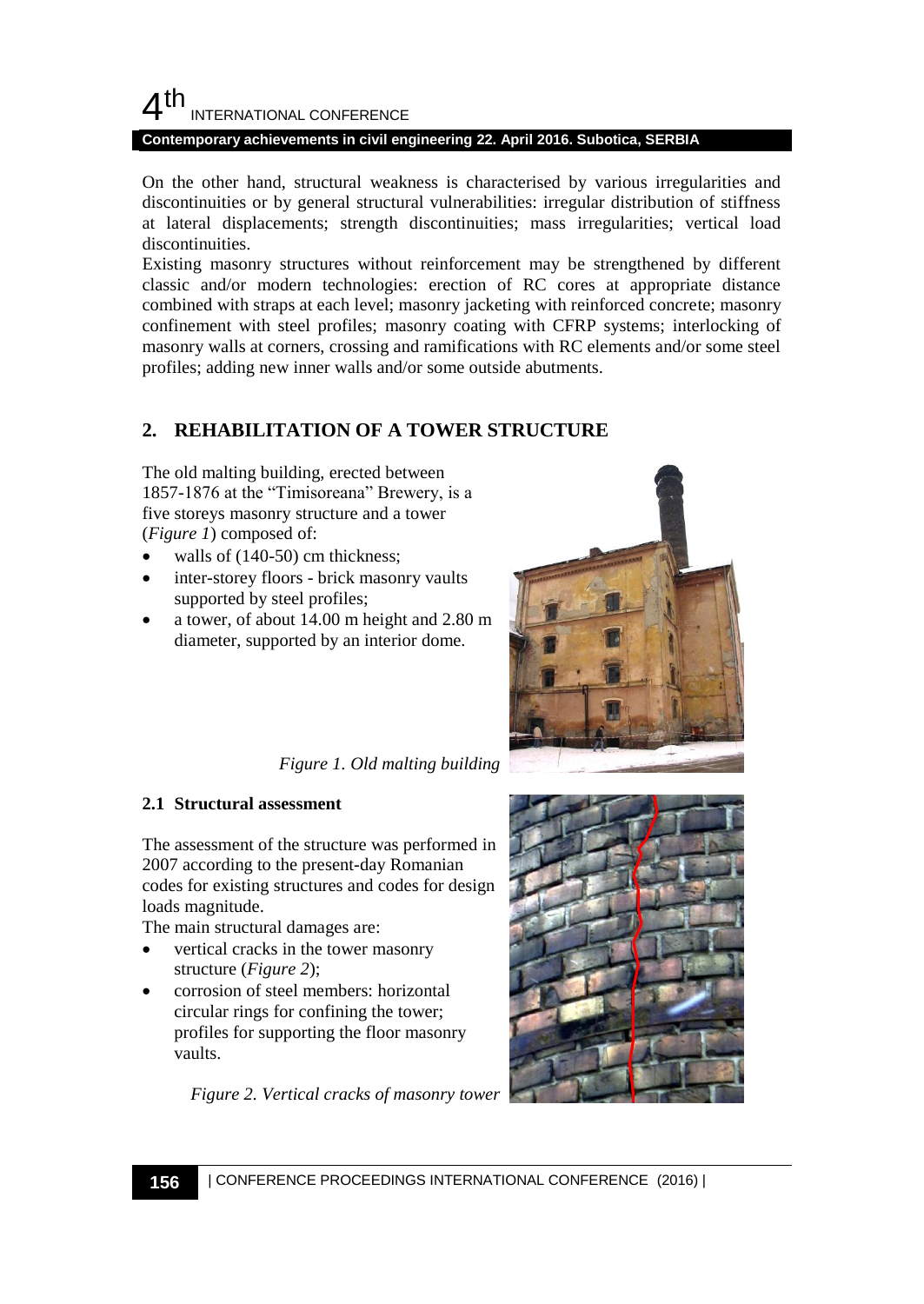#### **Савремена достигнућа у грађевинарству 22. април 2016. Суботица, СРБИЈА**

The static and dynamic analysis at different actions showed up major structural vulnerability, mainly due to the period of design and erection  $(19<sup>th</sup>$  century):

- the tower, about 14 m high, presents general instability at seismic actions: the total bending moment at tower base leads to an eccentricity  $e_0 = 1.78 \text{ m} > D_{ext}/2 = 1.50$  $m$  where  $D_{ext}$  is the tower exterior diameter;
- in some zones of the tower masonry structure actual stresses, due to various loads, are greater than the tensile strength  $R_t$  of masonry:
	- $\sigma_{ef} = 0.93 \text{ d}$ aN/cm<sup>2</sup> >  $R_{ti} = 0.8 \text{ d}$ aN/cm<sup>2</sup> at the tower dome crossing (50 cm width masonry);
	- $\sigma_{ef} = 3.10 \text{ daN/cm}^2 > R_{ti} = 0.8 \text{ daN/cm}^2$  at the tower base (20 cm width masonry);
- in the masonry dome, which supports the tower, the actual stresses by parallel direction are:
	- $\sigma_{\theta} = 0.85$  daN/cm<sup>2</sup> >  $R_{ti} = 0.8$  daN/cm<sup>2</sup> at the lower part of the dome;
	- $\sigma_{\theta} = 2.19 \text{ daN/cm}^2 > R_{ti} = 0.8 \text{ daN/cm}^2$  at the upper part of the dome;
- temperature variations inside-outside the tower produce actual stresses  $\sigma_t = 1.0$  daN/cm<sup>2</sup> >  $R_{ti}$  which causes the vertical cracking.

The structure, also, presents general and specific detailing lacks: no rigid floors at two storeys; no straps at all levels; the ratio between span and width of masonry shear wall is too large. These major vulnerability classify the structure as having high risk of failure at present seismic code design magnitude.

### **2.2 Strengthening solutions**

In order to preserve the old building as architectural monument and to reduce the seismic failure risk, the following strengthening solutions were designed:

 for general stability of masonry tower: vertical reinforcement (*Figure 3*) bars  $(4 \times 2\phi 28)$  embedded at the upper side of the tower in a RC beam (*Figure 4*) and welded on steel profiles (*Figure 7*) I 30 placed in the dome, at the tower base (*Figure 5*); vertical CFRP wrap (4 x 2 strips of 20 cm width) on the entire tower height (*Figure 3*);



### *Figure 3. Tower strengthening at base section*

- in masonry structure, at zones with stresses greater that masonry tensile strength, were placed horizontal RC straps: at the tower – dome crossing (*Figure 3*); at the base of dome; at the level of steel profiles I 30 network (*Figure 5*) for its embedding into vertical masonry structure;
- on the vertical cracked tower: corroded circular steel rings for confining the tower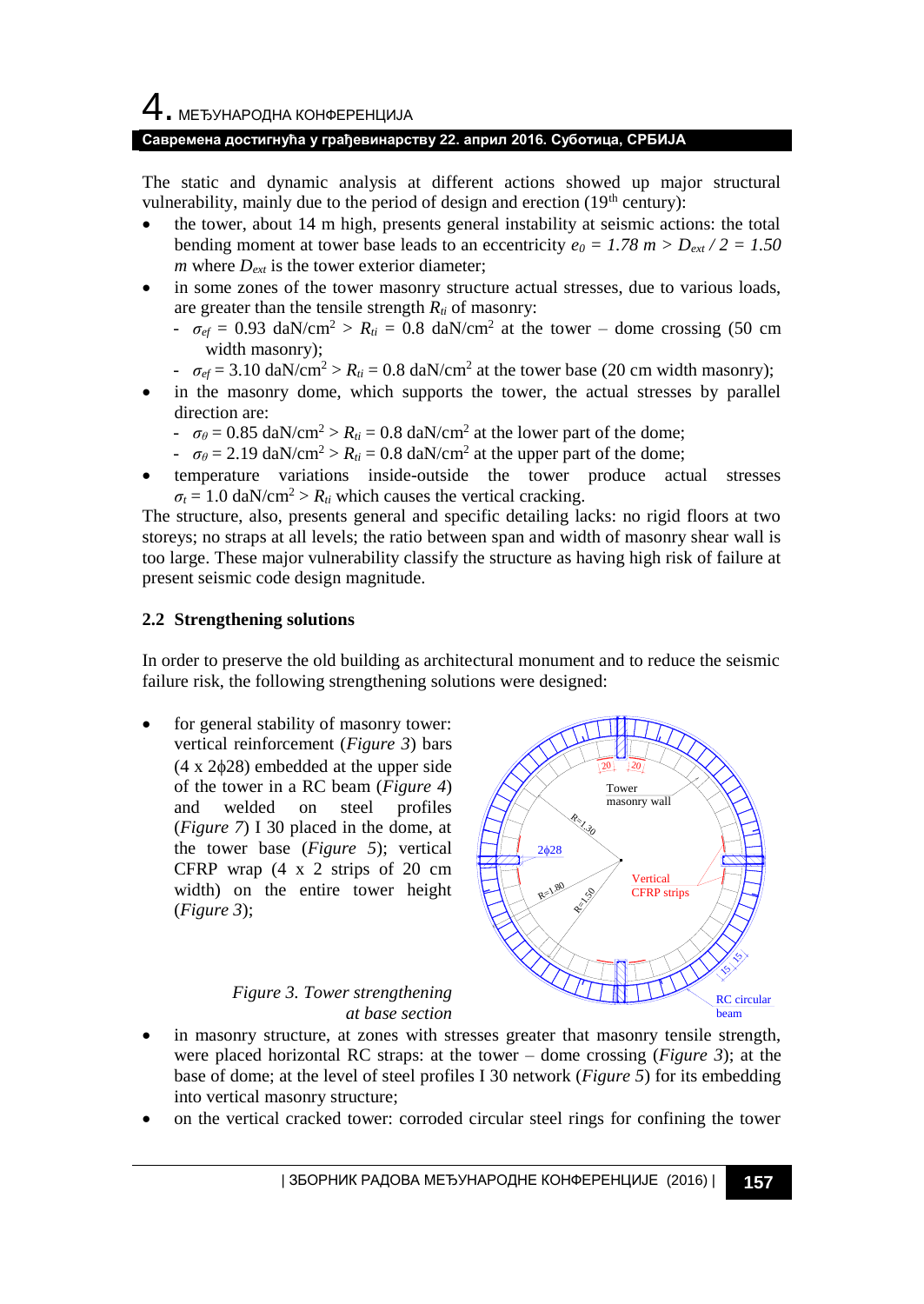

on outside face were replaced by horizontal CFRP strips (*Figure 6*).



*Figure 4. Tower strengthening at top section*



*Figure 5: Steel beams network for tower stability*



*Figure 6. CFRP strips for tower confinement*

*Figure 7. Detail of connection between vertical bars and base steel profiles*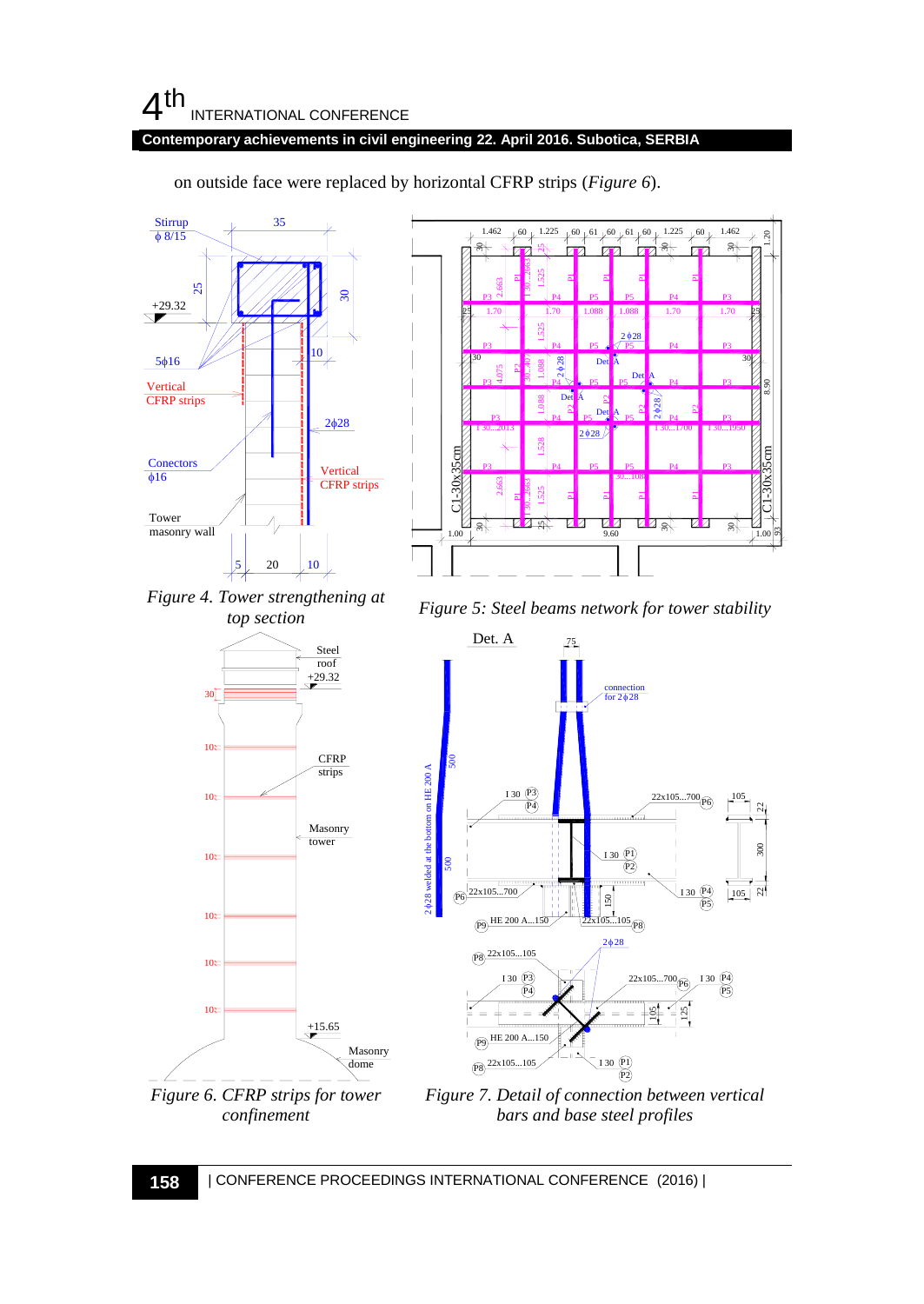#### **2.3 Construction procedures**

The old malting building at the "Timisoreana" Brewery was firstly repaired and rehabilitated.

Than, in 2008, the masonry tower structure was strengthened (*Figure 8*).

In the dome, at the tower base was placed the steel beams network (*Figure 9*) and embedded in the masonry walls by means of reinforced concrete straps (*Figure 10*). *Figure 8. Strengthening of tower structure*







*Figure 9. Steel beams network Figure 10. RC straps for steel beams embedding*

The general stability of masonry tower was ensured by vertical reinforcement bars and vertical CFRP wrap on the entire tower height (*Figure 11*).

Vertical reinforcement bars were embedded at the upper side of the tower in a reinforced concrete beam (*Figure 12* and *Figure 13*) and welded at the bottom side on steel profiles from the tower base.



*Figure 11. Vertical rebars and CFRP strips*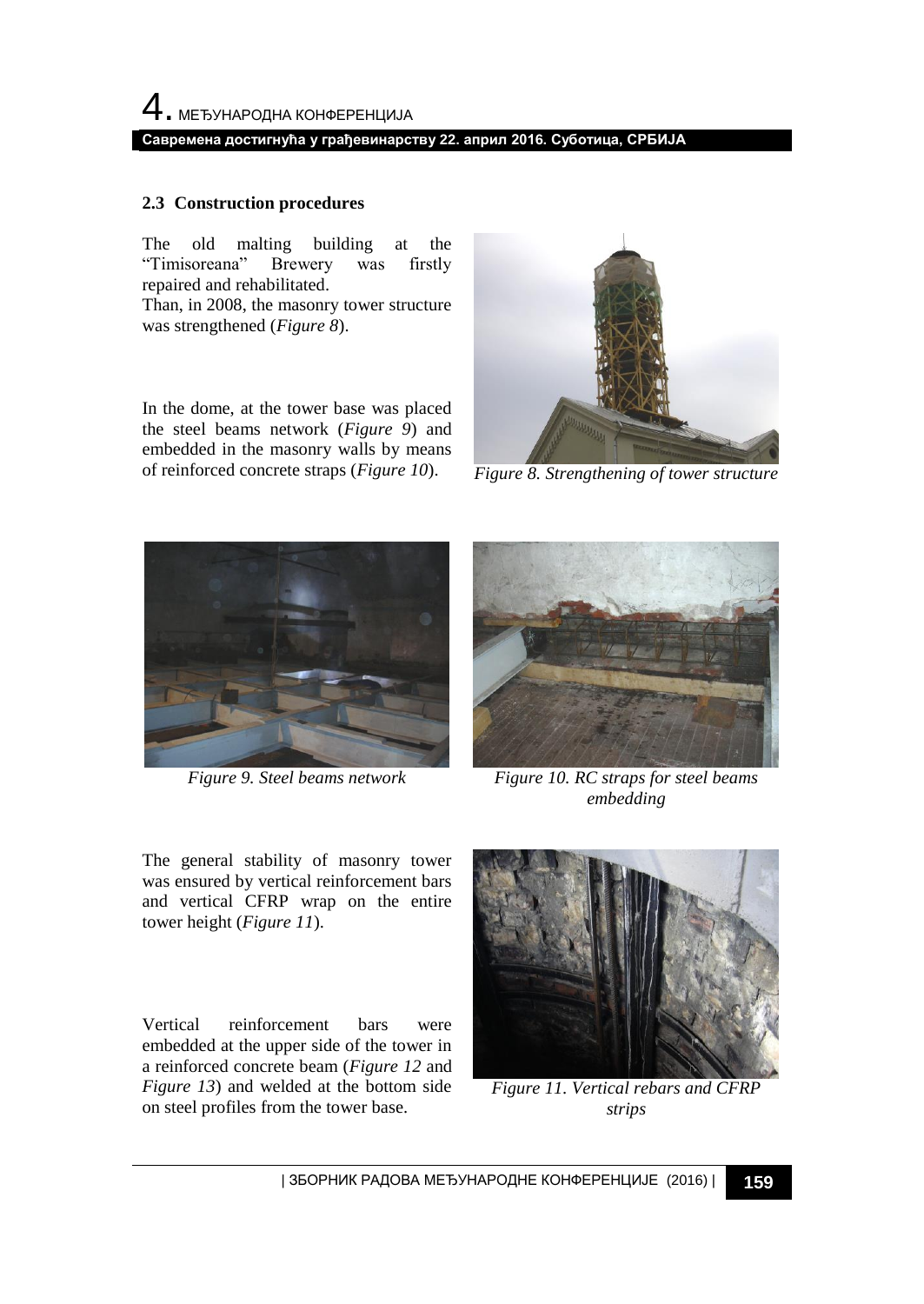**Contemporary achievements in civil engineering 22. April 2016. Subotica, SERBIA**



*Figure 12. Reinforcing of the tower top beam*



*Figure 13. Reinforced concrete top beam*

## **3. CONCLUSIONS**

The assessment of the old malting building, erected between 1857-1876 at the "Timisoreana" Brewery, emphasized some structural damages and the static and dynamic analysis at different actions showed up major structural vulnerability, mainly due to the period of design and erection.

In order to preserve the old building as architectural monument and to reduce the seismic failure risk, the following strengthening solutions were designed and applied:

- for general stability of masonry tower: vertical reinforcement bars embedded at the upper side of the tower in a RC beam and welded on steel profiles placed in the dome, at the tower base; vertical CFRP wrap on the entire tower height;
- in masonry structure, at zones with stresses greater that masonry tensile strength, were placed horizontal RC straps: at the tower – dome crossing; at the base of dome that supports the tower; at the level of steel profiles for its embedding into vertical masonry structure;
- on the vertical cracked tower due to temperature variations: corroded circular steel rings for confining the tower on outside face were replaced by horizontal CFRP strips.

The strengthening solutions for rehabilitation of historic structure were selected in order to obtain technical and economical advantages: safe behaviour at seismic actions; slight change of overall structural stiffness; easy strengthening technology and short refurbishment period; low rehabilitation cost.

# **REFERENCES**

- [1] Nanni, A., Tumialan, J., G.: Fibre-Reinforced Composites for Strengthening of Masonry Structures, *SEI Journal of IABSE,* Vol. 13, No. 4, **2003**.
- [2] *Code for a Seismic Design of Residential Buildings, Agrozootechnical and Industrial Structures, P100-92, English version*, Romanian Ministry of Public Works and Territory Planning.